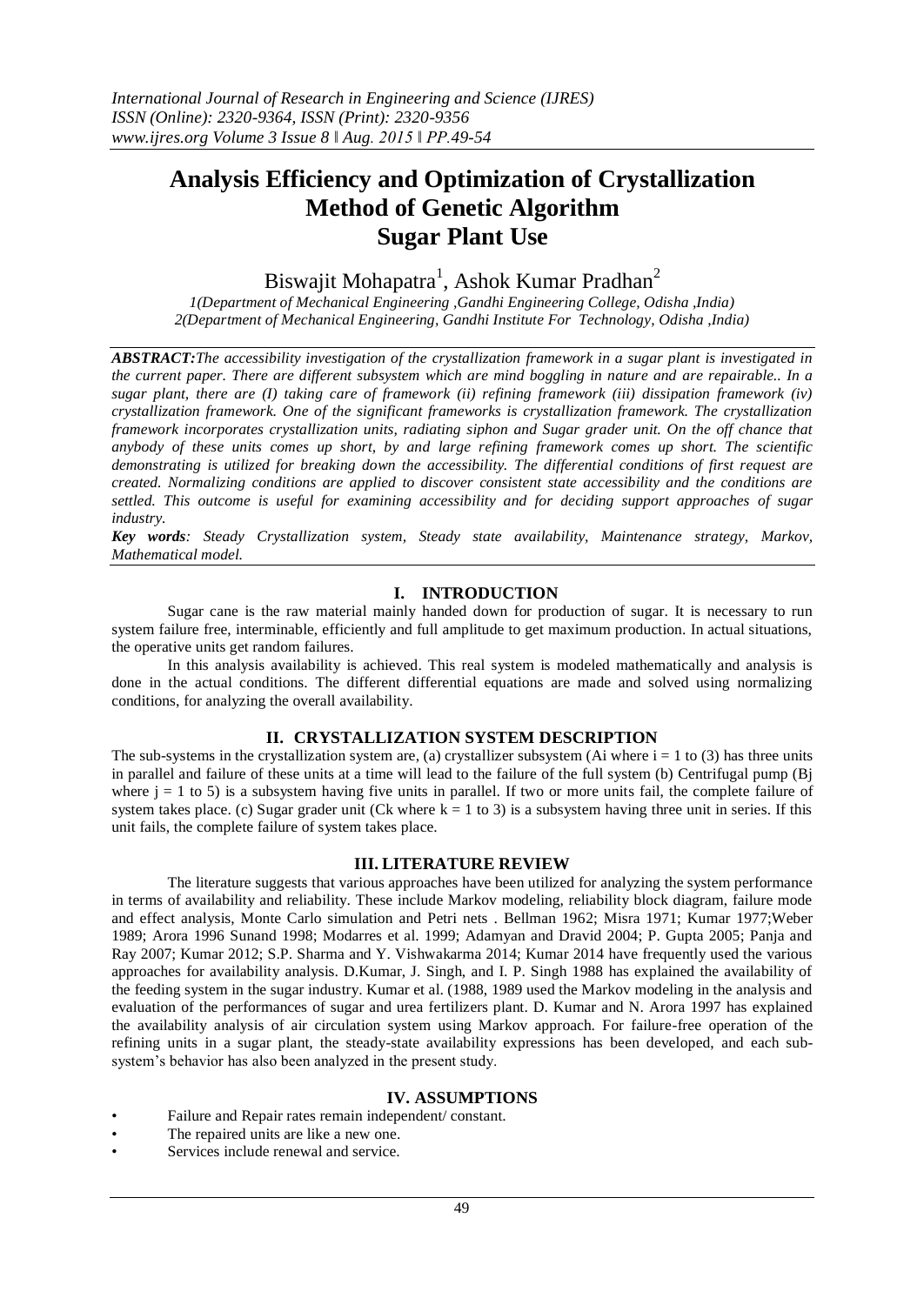Repair starts without any delay.

#### **V. NOTATIONS**

State 1 – full working

Notations:  $\bigcirc$   $\bigcirc$  represents full, reduced and failed state respectively.

E,F,G are full working states,, are reduced states and e, f, g are failed states of sub-system E, F and G. (i)  $\alpha$ e,  $\alpha$ f,  $\alpha$ g is repair rates of system E, F, and G.

(ii)  $\beta e$ ,  $\beta f$ ,  $\beta g$  is failure rate of E,F and G.

P1, P2, P3, P4, P5 are availability of system under state 1,2,3,4,5… respectively. Pn (t), n=1,2,3………………17 is probability of system in nth state and P**`** represents derivative with respect to time.



**Figure 1** Transition Diagram

#### **VI. MATHEMATICAL MODELLING**

From the transition diagram, mathematical equations are developed for each state. The derivatives of probability of each state is equal to sum of all probabilities flow which come from other state to the given state minus the sum of all probability flow which goes out from given state to the other states.

| State 2 to $6$ – Reduced capacity state                                                                                                                              |
|----------------------------------------------------------------------------------------------------------------------------------------------------------------------|
| State 7 to 17 is failed state due to failure of one or more units of a syste                                                                                         |
| The differential equations, associated with the transition diagram is as follows:                                                                                    |
|                                                                                                                                                                      |
|                                                                                                                                                                      |
| $P2$ (t) (d/dt+ αe+ βe+ βf+ βg) = P1 (t) βe+ P12 (t) αe+ P3 (t) αf+ P13 (t) αg2                                                                                      |
| $P3$ (t) (d/dt+ αf+βe+ βf+ βg) = P1 (t) βf+ P3 (t) αe+ P4 (t) αf+ P15 (t) αg3                                                                                        |
| $P4$ (t) (d/dt+ $\alpha$ e+ $\alpha$ f+ $\beta$ e+ $\beta$ f+ $\beta$ g) =P2 (t) $\beta$ e+P1 (t) $\beta$ f+P10 (t) $\alpha$ e+P5 (t) $\alpha$ f+P11 (t) $\alpha$ g4 |
|                                                                                                                                                                      |
| $P6$ (t) (d/dt+ αe+ αf+βe+ βf+ βg) =P4 (t) βe+P3 (t) βf+P9 (t) αe+P7 (t) αf+P8 (t) αg6                                                                               |
|                                                                                                                                                                      |
|                                                                                                                                                                      |
|                                                                                                                                                                      |
|                                                                                                                                                                      |
|                                                                                                                                                                      |
|                                                                                                                                                                      |
|                                                                                                                                                                      |
|                                                                                                                                                                      |
|                                                                                                                                                                      |
|                                                                                                                                                                      |
|                                                                                                                                                                      |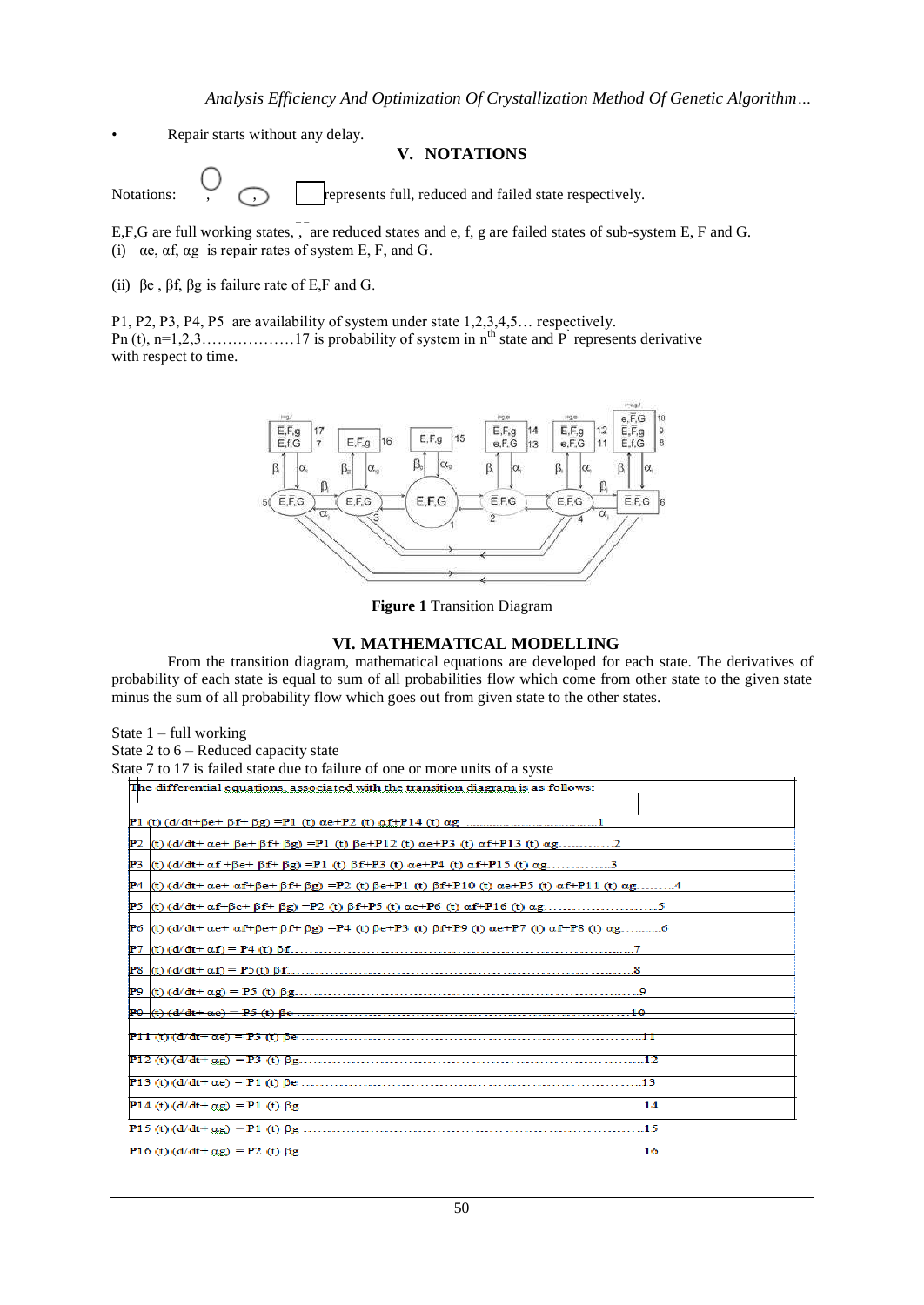|                                                                                                      |  |                                                     | .17                                                        |  |  |
|------------------------------------------------------------------------------------------------------|--|-----------------------------------------------------|------------------------------------------------------------|--|--|
| The steady state behavior of the system can be analyzed by setting $t \to \infty$ and $d/dt \to 0$ ; |  |                                                     |                                                            |  |  |
| limiting probabilities from equations $(1) - (17)$                                                   |  |                                                     | and Solving these equations recursively,                   |  |  |
| P1 = (P2 αe+ P3 αf+ P15 αg) / (βe+ βf+ βg)                                                           |  |                                                     | $P8 = P1 X3(\beta f / \alpha f)^2$                         |  |  |
| $P2 = P1 X3P3 = P1 X4$                                                                               |  |                                                     | P9= P1 βg X3 (βf) <sup>2</sup> / αg (αf) <sup>2</sup>      |  |  |
| $P4 = \beta f X3 P1 / \alpha f$                                                                      |  |                                                     | P10 = P1 βe X3 (βf) <sup>2</sup> / (αe (αf) <sup>2</sup> ) |  |  |
| $P5 = P1 X5 P1$                                                                                      |  |                                                     | P11 = (P1 X3 βe βf) / αe af                                |  |  |
| P6= X3 P1 (βf / αf) <sup>3</sup>                                                                     |  |                                                     | P12= P1 βe X3 / αe                                         |  |  |
| $P7 = P1 X5 βf / αf$                                                                                 |  |                                                     | P13= P1 βg $\beta$ f X3 / αg af                            |  |  |
| P15=P1 $\beta$ g / $\alpha$ g                                                                        |  |                                                     | $P14 = P1 \beta g X3 / \alpha g$                           |  |  |
| $P16 = P1 \beta g X4 / \alpha g$                                                                     |  |                                                     | $P17 = P1\beta g X5 / \alpha g$                            |  |  |
| Let the values are to be as:                                                                         |  |                                                     |                                                            |  |  |
| $X1 = \beta e + \beta f - [(\beta f \alpha f) / (\alpha f + \beta e)]$                               |  | $X4 = (\beta e +$                                   | $βf-αe X3)/αf$                                             |  |  |
| $[X2 = \alpha e + [(\alpha e \alpha f) / (\alpha f + \beta e)]$                                      |  | $X5 = \alpha f (\beta f / \alpha f)^2 + \beta f X4$ |                                                            |  |  |
| $X3 = \alpha f + [(\alpha e \alpha f)/(\beta f + \alpha e)]$                                         |  |                                                     |                                                            |  |  |

The probability of full capacity working P1 is determined by using the normalizing condition P1  $[1 + X3 + X4 + (\beta f / \alpha f) X3 + X5 + (\beta f / \alpha f)^3 X3 + (\beta f / \alpha f) X5 + (\beta f / \alpha f)^2 X3 + (\beta f / \alpha f)^2 X3 (\beta g / \alpha g) + (\beta f / \alpha f)^2 X3 + (\beta g / \alpha g) X5 + (\beta g / \alpha f)^2 X3 + (\beta g / \alpha g) X5 + (\beta g / \alpha g)^2 X3 + (\beta g / \alpha g) X5 + (\beta g / \alpha g)^2 X3 + (\beta g / \alpha g)^2 X3 + (\beta g / \alpha g)^2 X3 + (\beta g / \alpha g)^2 X3 + (\beta g / \alpha g)^2 X3 + (\beta g / \alpha g)^2$ αf)<sup>2</sup> X3 (βe / αe) + (βf / αf) X3 (βe/ αe) + (βe/ αe) X3 + (βg / αg) (βf / αf) X3 + (βg / αg) X3 +  $(\beta g / \alpha g) + (\beta g / \alpha g) X4 + (\beta g / \alpha g) X5$ ] =1

 $P1 = 1 / [1 + X3 + X4 + (\beta f / \alpha f) X3 + X5 + (\beta f / \alpha f)^3 X3 + (\beta f / \alpha f) X5 + (\beta f / \alpha f)^2 X3 + (\beta f / \alpha f)^2 X3 (\beta g / \alpha g)$  +  $(\beta f / \alpha f)^2$  X3 (βe / αe) + (βf / αf) X3 (βe/ αe) + (βe/ αe) X3 + (βg / αg) (βf / αf) X3 + (βg / αg)  $X3 + (\beta g / \alpha g) + (\beta g / \alpha g) X4 + (\beta g / \alpha g) X5$ ]

**AV**= [1+( βe +βf- αe X3) / αf + (βf/ αf)<sup>2</sup> αf + βf X4+ X3 (1+( βf/ αf) + (βf/ αf)<sup>2</sup>)] / [1 + X3 + X4+ (βf/ αf) X3 +  $X5+\left(\beta f/\alpha f\right)^3 X3+\left(\beta f/\alpha f\right) X5+\left(\beta f/\alpha f\right)^2 X3+\left(\beta f/\alpha f\right)^2 X3\left(\beta g/\alpha g\right)+\left(\beta f/\alpha f\right)^2 X3\left(\beta e/\alpha f\right) X4$ 

 $\alpha$ e) + (βf /  $\alpha$ f) X3 (βe/ $\alpha$ e) + (βe/ $\alpha$ e) X3+(βg /  $\alpha$ g) (βf /  $\alpha$ f) X3 +(βg /  $\alpha$ g) X3 +(βg /  $\alpha$ g) + (βg /  $\alpha$ g) X4  $+($  $\beta$ g /  $\alpha$ g) X5]

**AV**=P1 (1+X3+X4+X3B5+X5+X3B5³)

### **VII. AVAILABILITY ANALYSIS OF CRYSTALLIZATION SYSTEM**

The performance of crystallization system depends on the failure and repair rate of the subsystem. Table 1, Table 2 and Table 3 represents the impact of different matches of failure & repair rates. The best possible match of failure & repair rate is selected to increase the system availability.

| Table 1 Availability matrix for crystallizer system |  |  |
|-----------------------------------------------------|--|--|

| αe    |        |        |        |        |        |
|-------|--------|--------|--------|--------|--------|
| βe    | 0.010  | 0.015  | 0.020  | 0.025  | 0.030  |
| 0.002 | 0.7317 | 0.7427 | 0.7537 | 0.7647 | 0.7757 |
| 0.004 | 0.6612 | 0.6722 | 0.6832 | 0.6942 | 0.6982 |
| 0.006 | 0.6410 | 0.6520 | 0.6640 | 0.6750 | 0.6860 |
| 0.008 | 0.6315 | 0.6425 | 0.6515 | 0.6675 | 0.6785 |
| 0.010 | 0.6112 | 0.6242 | 0.6352 | 0.6462 | 0.6572 |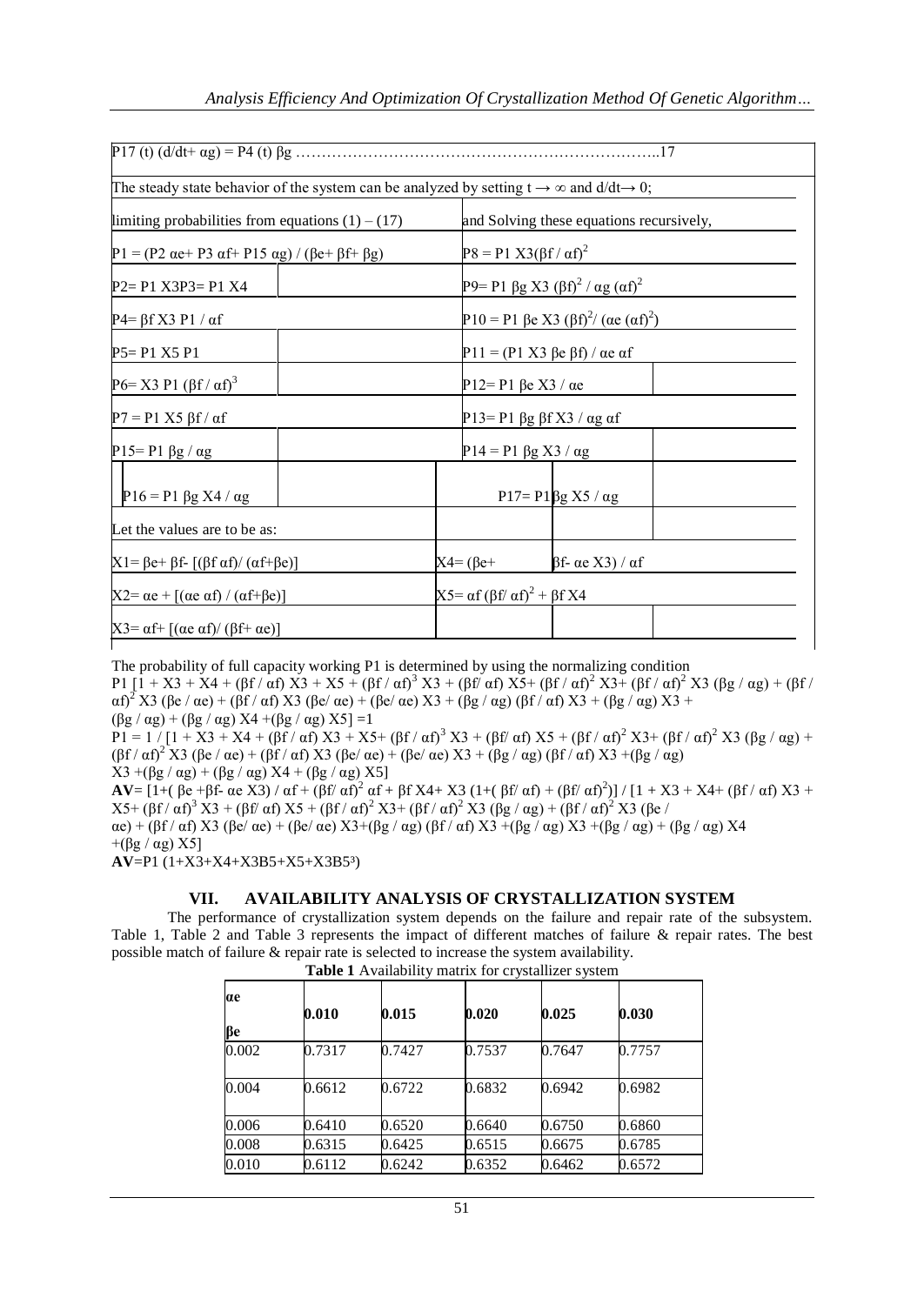Where  $\alpha$ f=0.10,  $\beta$ f= 0.06,  $\beta$ g=0.02,  $\alpha$ g=0.10

Table 1 and graph in figure 2 & figure 3 shows the impact of crystallizer subsystem in the availability analysis of the overall system by using different matches/combinations of repair rate and failure rates. It is found in observation that for the some familiar values of repair and failure rates of the crystallizer subsystem, as failure rate extends/increases from 0.0012 to 0.0016, system availability decrease by 16.47%. Similarly as repair rates increase from 0.023 to 0.043, system availability increase by 6%.



**Figure 2** Effects of repair rate of the crystallizer sub-system



**Figure 3** Effects of failure rate of the crystallizer sub-system

Table 2 and graph in figure 4 & figure 5 shows the impact of centrifugal pump subsystem in the availability analysis of the overall system by using different matches/combinations of repair rate and failure rates. It is found in observation that for some familiar values of repair and failure rates of the Centrifugal pump, as failure rate extends/increases from 0.0012 to 0.0016, system availability decreases by 12.67%. Similarly, as repair rates increase from 0.023 to 0.043, system availability increase by 8%.

| af   |        |        |        |        |        |
|------|--------|--------|--------|--------|--------|
| βf   | 0.010  | 0.015  | 0.020  | 0.025  | 0.030  |
| 0.06 | 0.7215 | 0.7413 | 0.7545 | 0.7686 | 0.7794 |
| 0.08 | 0.6683 | 0.6765 | 0.6876 | 0.6935 | 0.6998 |
| 0.10 | 0.6413 | 0.6545 | 0.6649 | 0.6754 | 0.6862 |
| 0.12 | 0.6312 | 0.6415 | 0.6520 | 0.6625 | 0.6730 |
| 0.14 | 0.6301 | 0.6405 | 0.6510 | 0.6615 | 0.6720 |

**Table 2** Availability matrix for centrifugal pump subsystem

Where  $\alpha$ e=0.02,  $\beta$ e=0.006,  $\alpha$ g=0.10  $\beta$ g=0.02



**Figure 4** Effects of repair rate of the centrifugal pump subsystem on crystallization system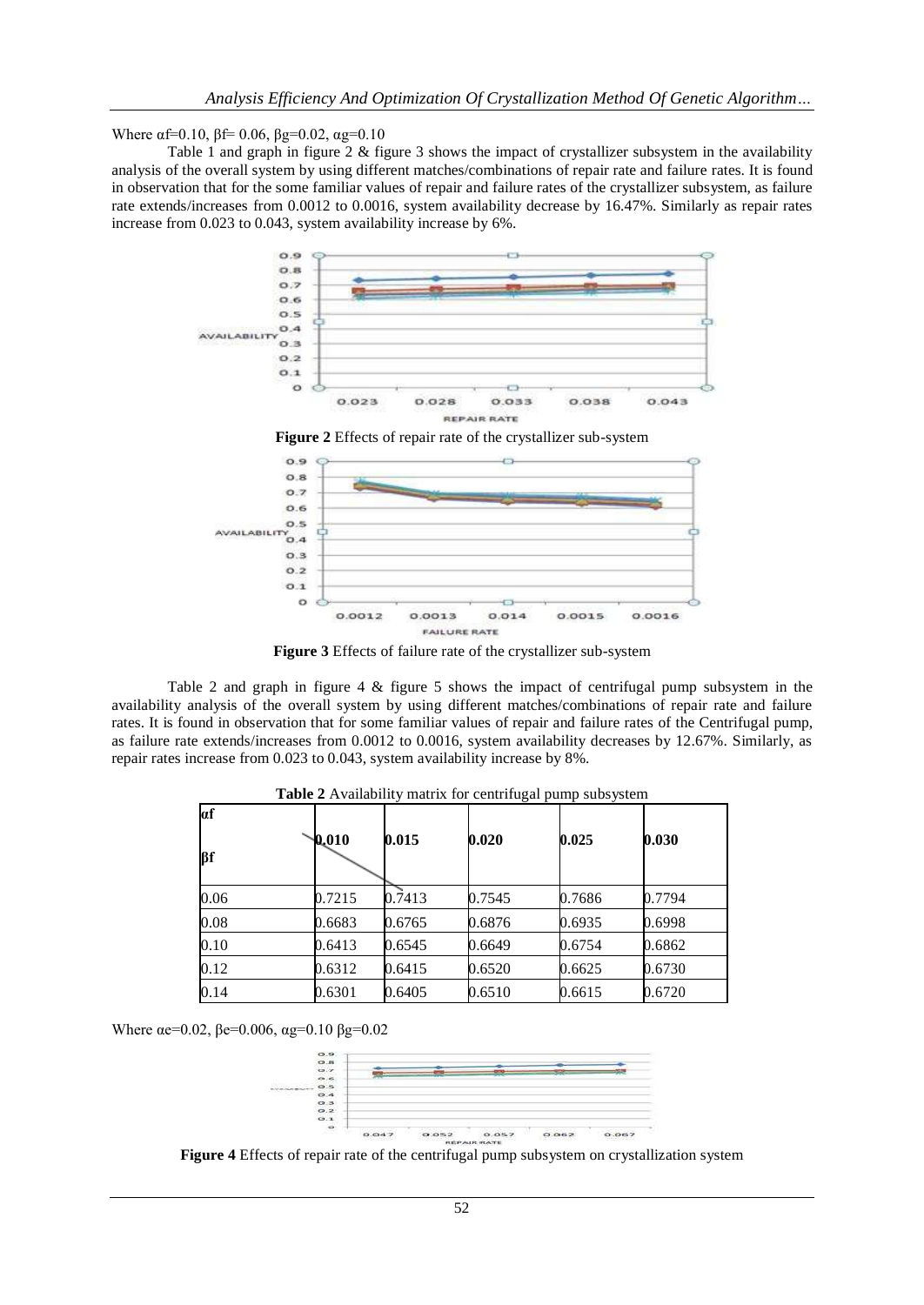

**Figure 5** Effects of failure rate of the centrifugal pump subsystem on crystallization system

Table 3 and graph in figure 6 & figure 7 shows the impact of Sugar grader subsystem in the availability analysis of the overall system by using different matches/combinations of repair rate and failure rates. It is found in observation that for some familiar values of repair and failure rates of the Sugar grader, as failure rate extends/increases from 0.0012 to 0.0016, system availability decrease by 7.75%. Similarly, as repair rates increase from 0.023 to 0.043, system availability increase by 11%.

| $\alpha$ g |        |        |        |        |        |
|------------|--------|--------|--------|--------|--------|
| $\beta$ g  | 0.010  | 0.015  | 0.020  | 0.025  | 0.030  |
| 0.002      | 0.7611 | 0.7812 | 0.8045 | 0.8286 | 0.8454 |
| 0.004      | 0.7103 | 0.7365 | 0.7576 | 0.7735 | 0.7998 |
| 0.006      | 0.7060 | 0.7245 | 0.7449 | 0.7654 | 0.7862 |
| 0.008      | 0.7028 | 0.7215 | 0.7420 | 0.7625 | 0.7830 |
| 0.010      | 0.7021 | 0.7205 | 0.7410 | 0.7615 | 0.7820 |

**Table 3** Availability matrix for sugar grader subsystem

Where  $\alpha$ e=0.02,  $\beta$ e=0.006,  $\alpha$ f=0.10  $\beta$ f=0.06



**Figure 6** Effects of repair rate of the sugar grader subsystem on crystallization system